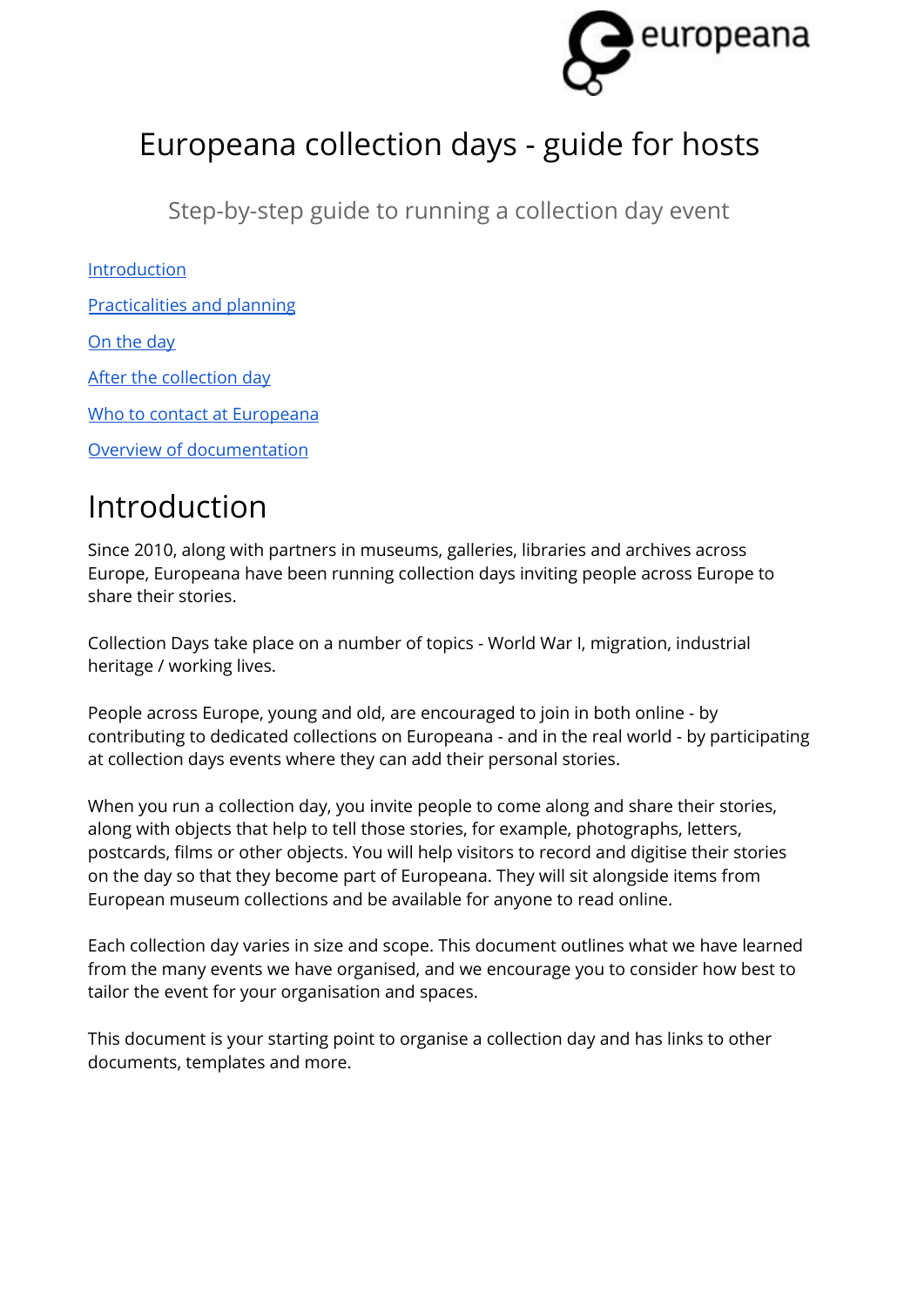

## How collection days work



The diagram above outlines the flow of a collection day.

- 1. Visitors arrive and are registered.
- 2. They share their story at interview desks, each of which may be staffed by two people. The interviews are most often written, and directly saved to Europeana using the relevant online form.
- 3. When their interview is complete, the visitors' objects can be photographed or scanned, and later returned to them.
- 4. After the visitors have left and the event is over, there may be post-processing and tidy up tasks related to the stories.

To manage this process, we have created a series of documents, templates and forms which you can use and adapt for your event.

## <span id="page-1-0"></span>Practicalities and planning

- Check out the following documents to get an insight what organising a collection day event entails:
	- o Blog about what happens at a [collection](http://blog.europeana.eu/2018/08/europeana-migration-collection-day-how-does-it-work/) day
	- Overview [presentation](https://docs.google.com/presentation/d/10Y_llkbig0S2mEQUJ0PDlU6rLSaoxFfDN7uCxcpmJTg/edit?usp=sharing) about running a collection day event
	- More detailed [collection](https://docs.google.com/document/d/1QHINC-9_54IfreIb-emXwyt5jVSkgkEcHoJeZVfFnXc/edit?usp=sharing) day workflow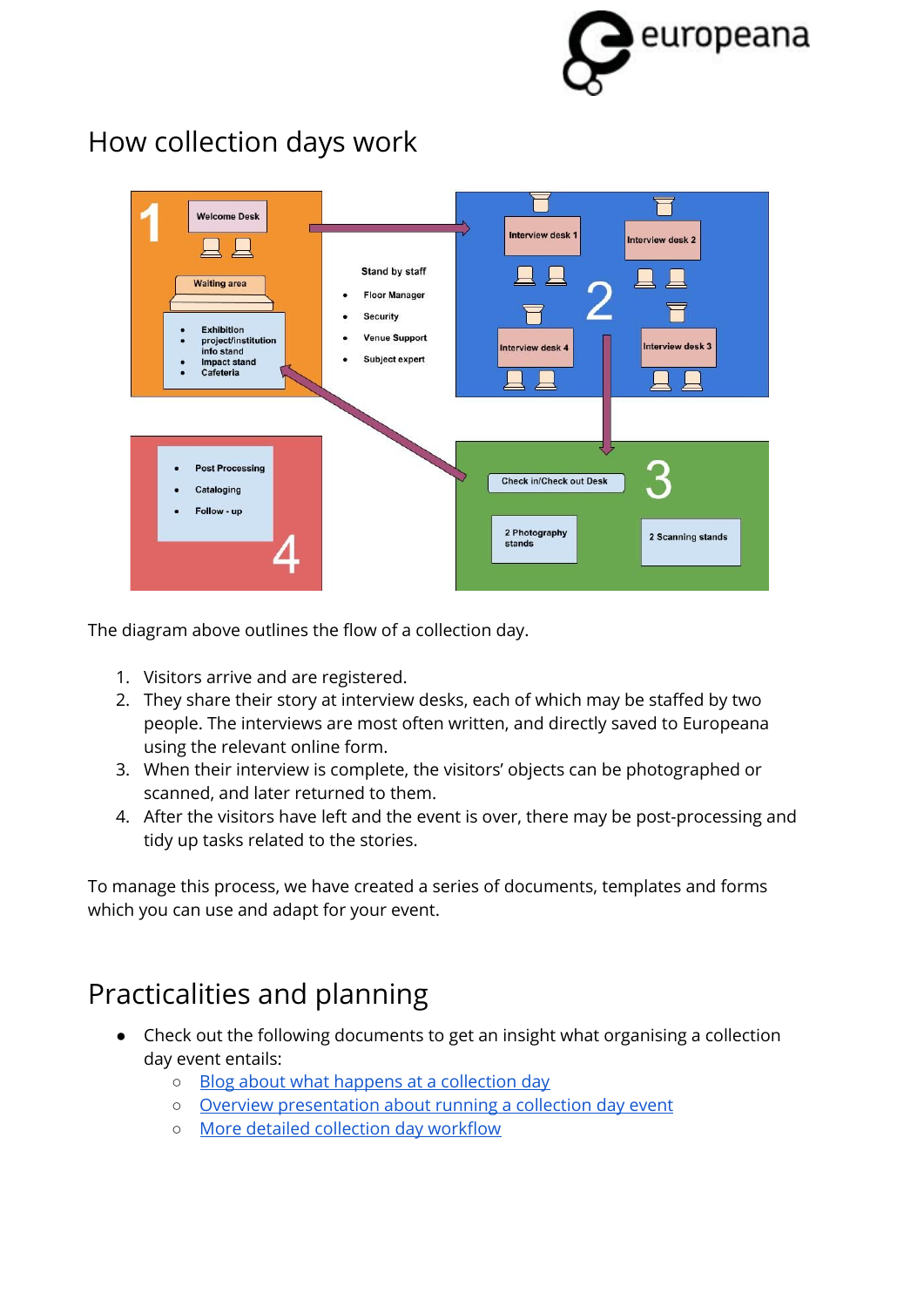

- Deciding on date and venue for the event
	- Confirming the date some months makes sure there is enough time to communicate and reach potential participants.
	- We've found that events over a number of days including a weekend day allow more people to come.
	- Venues should be an easy location to reach, with enough space for the three stages of the workflow and have internet access and / or WiFi.
- Think about the various resources (staffing, equipment) that will be needed
	- This [document](https://docs.google.com/spreadsheets/d/1QeFiiKWPYm008Hk3TvkofcB7RK9k6VQmYFkXw0G9zsI/edit?usp=sharing) outlines the roles and their tasks
	- Checklists for suggested [equipment](https://docs.google.com/document/d/1HVk16nwfZ0GNLm-C82OyhSmXPiHgO2dS5vPwvQ4psEs/edit?usp=sharing)
	- We suggest that there should be a minimum two interview desks
	- You may need to consider involving other partners, organisations and volunteers to help
- You may also wish to use this [collection](https://docs.google.com/document/d/1ZspZmPSGB51c-yPUUIuBFuXLQGn_VuIE1T8YwaPzz_s/edit?usp=sharing) day event brief template, as a starting point for coordinating the event.
- If children may be attending your event, we have prepared a Parental [Consent](https://docs.google.com/document/d/17-_1eipYT8BzkEoNNrvDiSFVrFm1vFcs6HDaie9Zo3o/edit?usp=sharing) Form - available in English, French and Dutch.

### Sharing and saving stories

- See the online forms for saving the story to Europeana
	- [Europeana](https://www.europeana.eu/portal/en/collections/world-war-I/contribute#action=contributor) 1914-1918 (World War I)
	- [Europeana](https://migration.europeana.eu/share) Migration
	- Europe at Work [\(Industrial](https://contribute.europeana.eu/europe-at-work) heritage / working lives)
- We will provide you with logins for the form so it can be used at collection days
- More information about the online form is found in the detailed [collection](https://docs.google.com/document/d/1QHINC-9_54IfreIb-emXwyt5jVSkgkEcHoJeZVfFnXc/edit?usp=sharing) day [workflow](https://docs.google.com/document/d/1QHINC-9_54IfreIb-emXwyt5jVSkgkEcHoJeZVfFnXc/edit?usp=sharing) document
- We have prepared interview [guidelines](https://docs.google.com/document/d/1FQ9Uuhvh4DCkd6pV4vMHVX4ZW9jV7jxkrPgc3VVZBY8/edit?usp=sharing) and [photography](https://docs.google.com/document/d/1JT0cYFx7jkr2reiNn49eqlMVrQp7UbjEK37kplTnTpI/edit?usp=sharing) and scanning guidelines to help brief your staff and / or volunteers

## Communication and Promotion

Europeana prepares communication toolkits and templates to support your communications and publicity activity, including postcards, banners, sample stories and social media and press templates.

These are listed and available on the relevant page on Europeana Pro.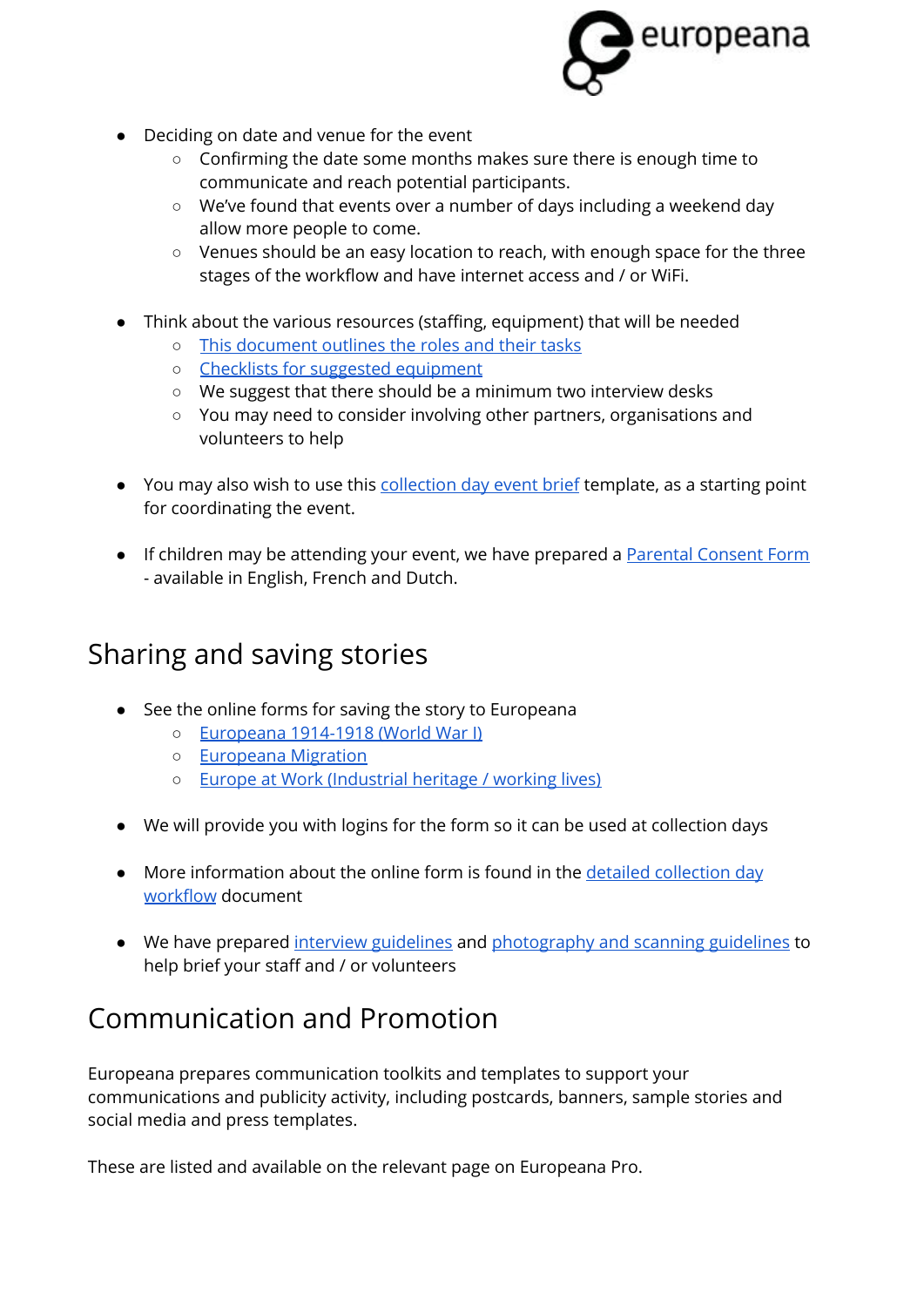

## On the day

- Set up venue place and test furniture & equipment, check wifi and computers
	- It is a good idea to add bookmarks to the relevant online forms on each computer to help volunteers find those pages easily.
- These two documents will help with the running of the event:
	- Collection day [submission](https://docs.google.com/document/d/171cgZDAE6f9hbQ9coZrjSbW7h27y_YPVdYjmzYSknpc/edit?usp=sharing) form
		- i. This is the main submission form for the visitor to sign. There needs to be one for each visitor
	- Collection day [contributor](https://docs.google.com/document/d/1gvCoVALzwHpzxMRWF2QpCeRkSpFPbu0u77_O3HJh100/edit?usp=sharing) list
		- i. This sheet is to keep track of visitors at the welcome desk and digitisation desk
- Depending on the venue you can make use of these desk [nameplates](https://docs.google.com/document/d/1Am9bF7eIM6yYRr3c_JDA2eNfTj0HjeXsC4sXDPfDypU/edit?usp=sharing)

# <span id="page-3-0"></span>After the collection day

After the collection day event:

- Check all contributions is everything complete and correctly uploaded?
- Share a selection of photographs taken during the event with Europeana for promotion and reporting
- Within a few days after the event, it can be a good idea to send a thank you email to visitors with a link to their story on Europeana.
- Debriefing
	- what were the highlights of the event?
	- what are the lessons learned?
	- what tips do you have for the next collection day event?

# Who to contact at Europeana

For help with collection days and Europeana seasons general matters and help or advice

- Adrian Murphy, [Europeana](https://pro.europeana.eu/person/adrian-murphy) Collections Manager
- Ad Pollé, Senior UGC Projects [Coordinator](https://pro.europeana.eu/person/ad-polle)
- Marijke Everts, Campaign Coordination and [Administrative](https://pro.europeana.eu/person/marijke-everts) Assistant